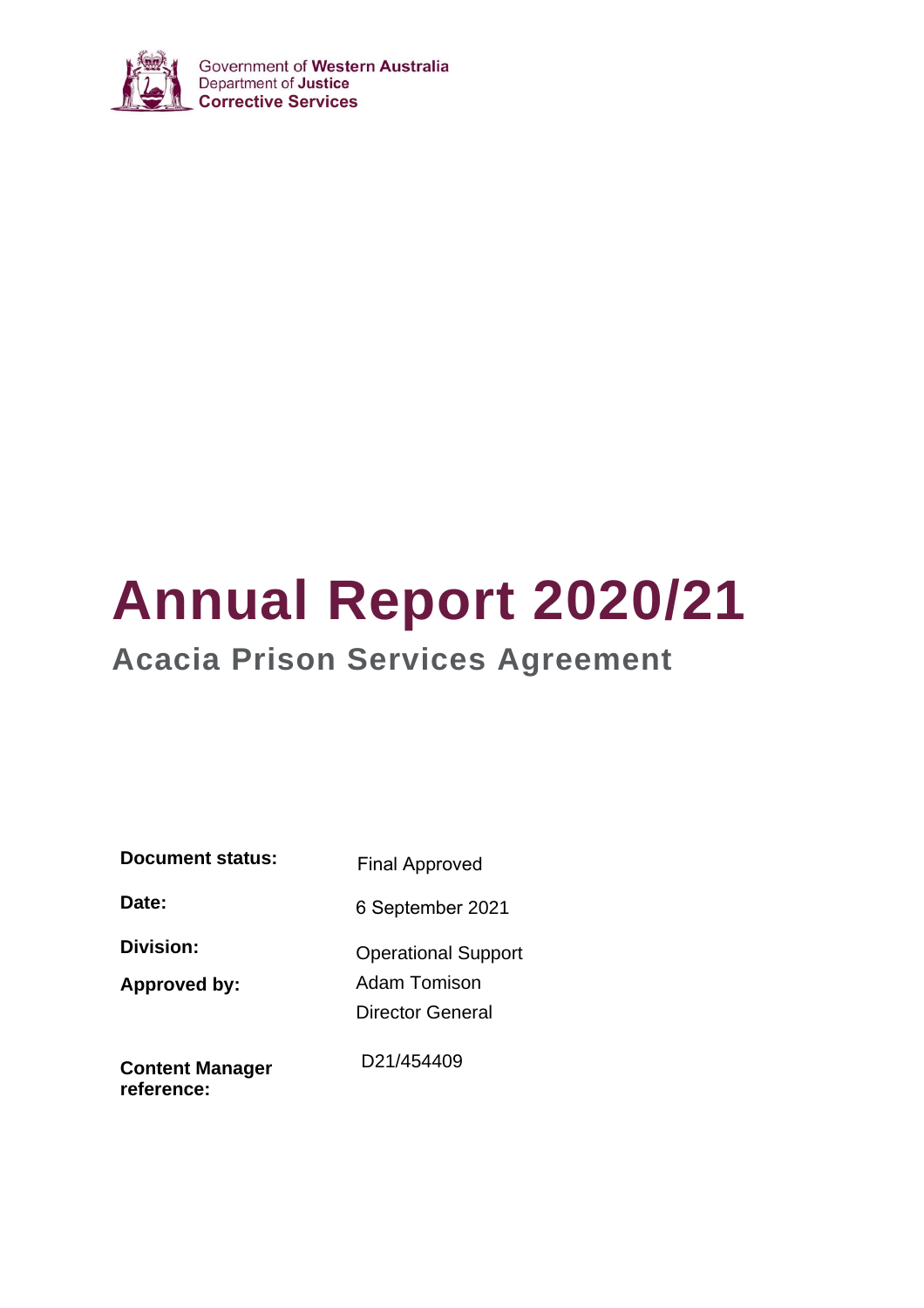## **Contents**

| 1 |       |  |  |  |  |  |  |  |  |
|---|-------|--|--|--|--|--|--|--|--|
| 2 |       |  |  |  |  |  |  |  |  |
| 3 |       |  |  |  |  |  |  |  |  |
| 4 |       |  |  |  |  |  |  |  |  |
|   | 4.1   |  |  |  |  |  |  |  |  |
|   | 4.2   |  |  |  |  |  |  |  |  |
|   | 4.3   |  |  |  |  |  |  |  |  |
|   | 4.4   |  |  |  |  |  |  |  |  |
| 5 |       |  |  |  |  |  |  |  |  |
|   | 5.1   |  |  |  |  |  |  |  |  |
|   | 5.2   |  |  |  |  |  |  |  |  |
|   | 5.3   |  |  |  |  |  |  |  |  |
| 6 |       |  |  |  |  |  |  |  |  |
| 7 |       |  |  |  |  |  |  |  |  |
|   | 7.1   |  |  |  |  |  |  |  |  |
|   | 7.2   |  |  |  |  |  |  |  |  |
|   | 7.2.1 |  |  |  |  |  |  |  |  |
|   | 7.2.2 |  |  |  |  |  |  |  |  |
|   | 7.2.3 |  |  |  |  |  |  |  |  |
| 8 |       |  |  |  |  |  |  |  |  |
|   | 8.1   |  |  |  |  |  |  |  |  |
|   | 8.2   |  |  |  |  |  |  |  |  |
| 9 |       |  |  |  |  |  |  |  |  |
|   |       |  |  |  |  |  |  |  |  |
|   |       |  |  |  |  |  |  |  |  |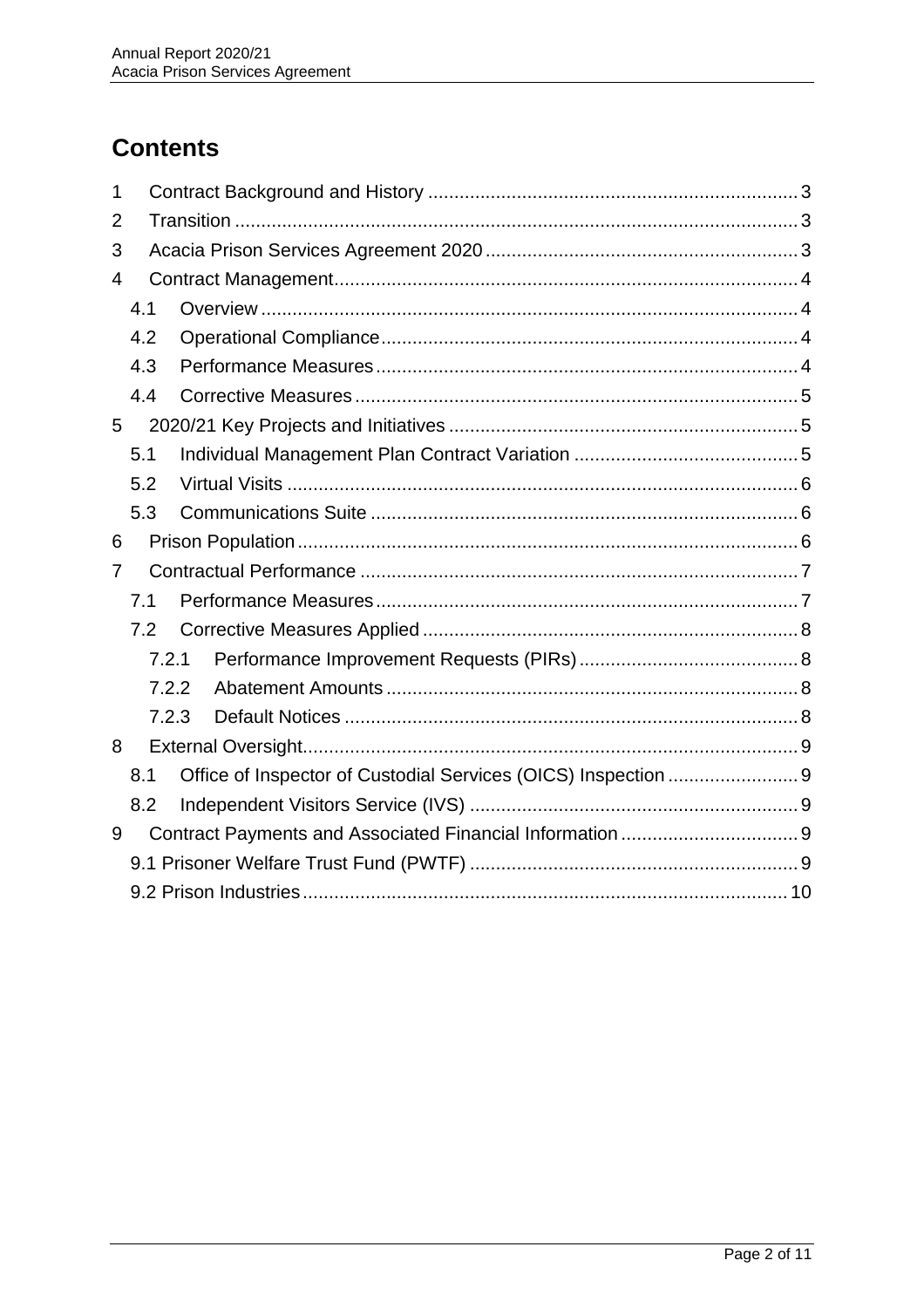#### <span id="page-2-0"></span>**1 Contract Background and History**

Acacia Prison (Acacia) is a privately operated medium security facility located in Wooroloo, approximately 55km east of Perth. Opened in 2001, the land and buildings constituting Acacia are publicly owned.

The Acacia Prison Services Agreement 2006 (the 2006 Agreement), between the Director General of the Department of Justice (the Department), on behalf of the State of Western Australia (the State) and Serco Australia Pty Ltd (Serco), was executed on 6 May 2006. Serco commenced operations on 16 May 2006. The Agreement was awarded as a five-year contract with two extension options of up to five years each. The first of the two five-year extension options was exercised in May 2011. The second and final option was exercised in May 2016 which expired on 15 May 2021.

On 23 December 2019, the Minister for Corrective Services announced the continuation of private management for Acacia Prison. A Project Steering Committee comprising membership from the Department of Justice, the Department of Treasury, the State Solicitor's Office, the Department of Premier and Cabinet and Corporate Services managed the retender project.

Following the retender process, Serco were successful in being awarded an initial fiveyear term, commencing 16 May 2021.

#### <span id="page-2-1"></span>**2 Transition**

To oversee the implementation of the new Acacia Prison Services Agreement 2020 (the 2020 Agreement), the Department initiated the Acacia Transition Project to work with Serco to achieve operational readiness prior to the planned operations commencement date of 16 May 2021, as well as ensuring all required Department activities were completed in preparation for the replacement Contract.

Operations under the 2020 Agreement commenced on 16 May 2021. At that time Serco had met 11 Transition Obligations and nine had been deferred with the approval of the Department.

The deferred obligations were transferred to the Contract Management team who continued to work with Serco to ensure obligations were met within the deferred time frame. As of 20 August 2021, there were four remaining deferred obligations.

#### <span id="page-2-2"></span>**3 Acacia Prison Services Agreement 2020**

Under the 2020 Agreement, Serco are responsible for both the prison services and maintenance which is a more effective arrangement for the State.

New performance measures have been added to the 2020 Agreement relating to maintenance and health services and the levels of performance required by Serco to receive performance linked payments have been increased.

In addition, there are areas within the service requirement where requirements have been strengthened including the increase in the number of criminogenic program hours to be delivered by Serco from 4200 to 6000 hours.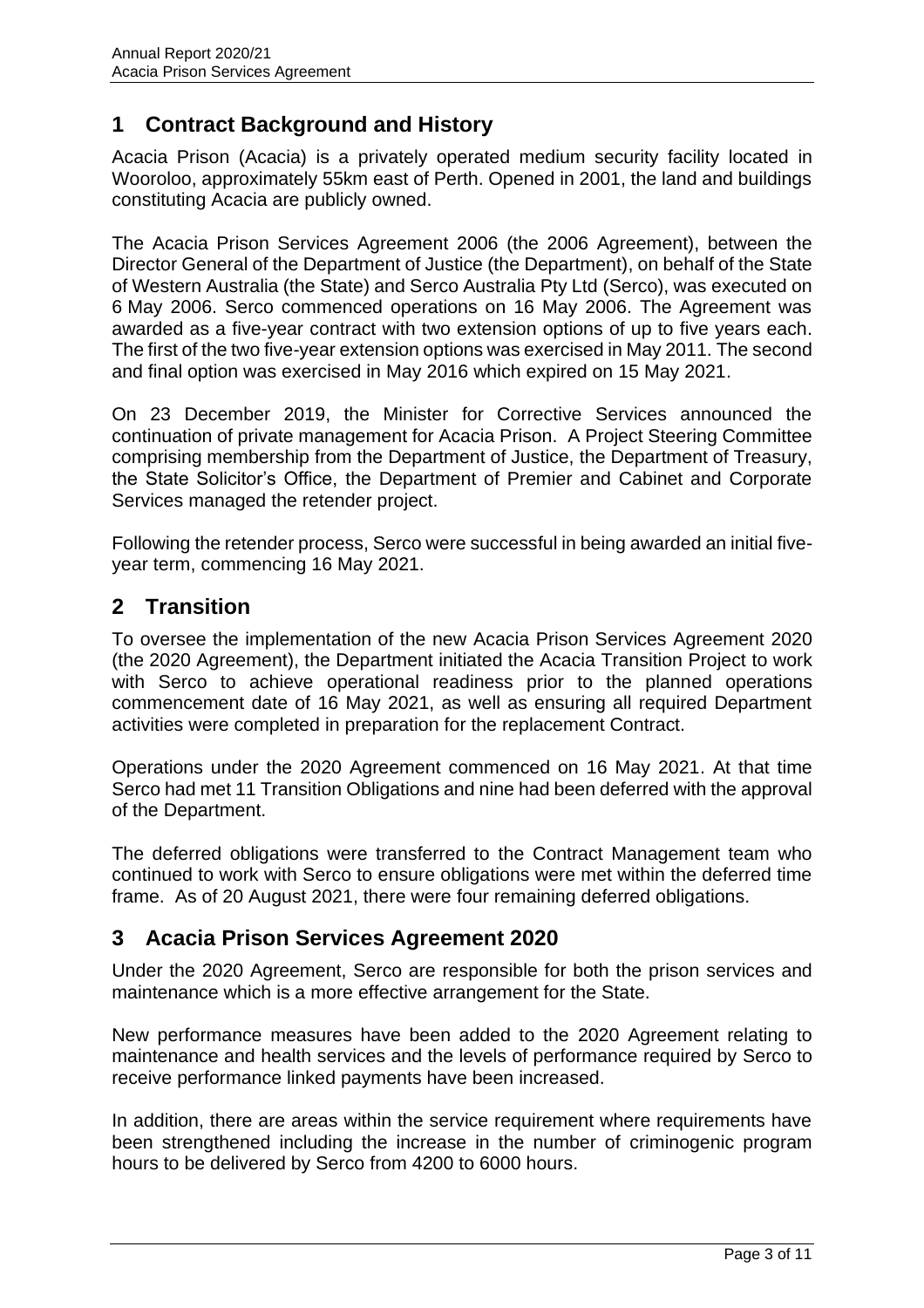Also included in the 2020 Agreement are a number of initiatives relating to Aboriginal services including the appointment of staff who are culturally competent and appropriate to Aboriginal prisoners, and the delivery of activities, rehabilitation and reintegration services for Aboriginal prisoners in a culturally safe and therapeutic environment.

The annual contract value is estimated at \$89m in the 2021/22 financial year. The average cost per prisoner per day is estimated to be approximately \$160.

#### <span id="page-3-0"></span>**4 Contract Management**

#### <span id="page-3-1"></span>**4.1 Overview**

The Acacia Agreement is overseen and monitored by the Private Prison Contracts Management (PPCM) branch within the Corrective Services.

Contractual performance and service delivery is assessed and managed by a contract management meeting, held monthly, with the Contract Manager, the Contractor Representative/Superintendent and other Departmental and Serco representatives. This includes reviewing Performance Measures, Performance Improvement Requests (PIRs), Specified Events and other contract management oversight mechanisms. It also provides a forum to discuss operational matters affecting Acacia.

Contractual performance and service delivery is overseen by the Joint Management Board. The Joint Management Board meetings, chaired by the Commissioner of Corrective Services, are attended by the Contractor Representative and other senior staff from the Department and Serco. The Contract Manager reports on Serco's performance at this meeting, held quarterly, which is also used to provide direction and advice on strategic and policy issues affecting the provision of services under the 2006 Agreement.

The Acacia Risk Group (ARG) was established in August 2020 to oversee key services areas, including assaults and self harms and commenced in the 2020/21 Operation Year. The ARG remains in place and will remain until further decision by the Department.

#### <span id="page-3-2"></span>**4.2 Operational Compliance**

Corrective Services operates a team of on-site Compliance Officers through its Operational Compliance branch, who conduct compliance checks to ensure service delivery requirements are met.

Feedback from the Compliance Officers assists in assessing compliance and performance, in addition to ensuring continuous improvement by Serco.

#### <span id="page-3-3"></span>**4.3 Performance Measures**

The 2006 Agreement provided for a suite of thirteen (13) Performance Measures and two (2) non-financially incentivised Performance Indicators that enable the State to assess compliance with service delivery requirements within the Agreement.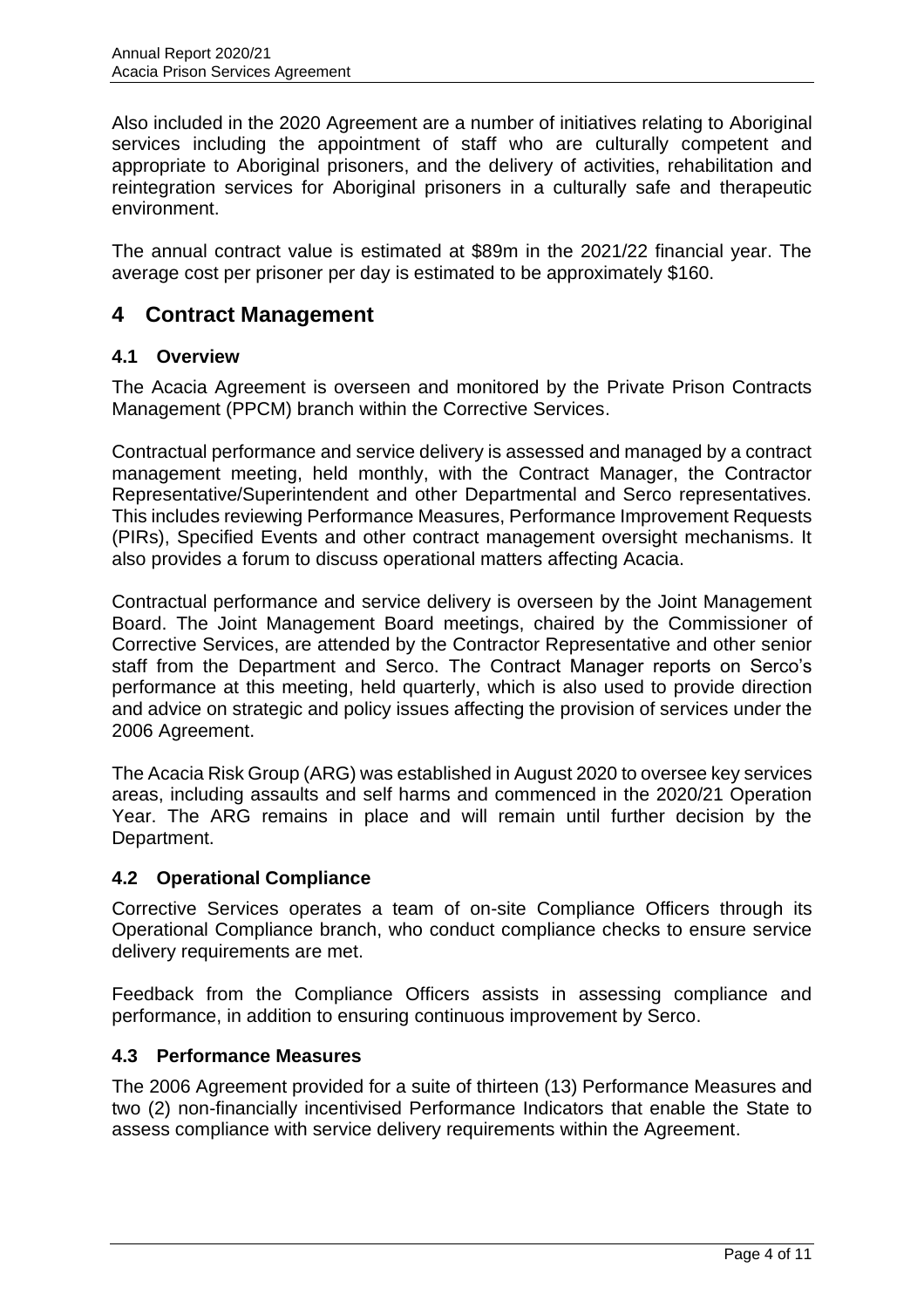5% of the monthly Operation Payments due to Serco are withheld to allow for the payment of the Performance Measures (see *7 Contract Payments and Associated Financial Information*).

The 2020 Agreement provides for a suite of eighteen (18) Performance Measures, including two (2) health services and three (3) facility services measures. These measures will be reported on in the 2021/22 Annual Report.

#### <span id="page-4-0"></span>**4.4 Corrective Measures**

In addition to the payment incentives described above, the 2006 and 2020 Agreements provide for several contractual sanctions that would be applied in the event of noncompliance with service delivery requirements. These corrective measures comprise the following:

- Performance Improvement Request (PIR): A written notice by the State requiring Serco to improve performance of the Contractor Services.
- Abatement Amount: An amount required to be paid as a result of a Specified Event as listed in Schedule 1 of the 2006 Agreement.
- Default Notice: A notice given by either party for any breach or default by the Contractor of the Contractor's Obligations.

#### <span id="page-4-1"></span>**5 2020/21 Key Projects and Initiatives**

#### <span id="page-4-2"></span>**5.1 Individual Management Plan Contract Variation**

Corrective Services has been experiencing a steady increase in the backlog of Individual Management Plans (IMPs) due to a number of factors including increasing prisoner numbers. An initial IMP is required to be developed within 28 days of sentencing and is reviewed every six to 12 months depending on total sentence length. The Hakea Prison assessments team ordinarily complete the initial IMPs of adult male prisoners in the metropolitan area.

On 24 June 2019 the State entered into a Variation Notice and Agreement for Serco to carry out IMP services including initial IMPs, treatment assessments and education assessments for an initial six month period with one extension option for a further six months at the State's discretion. The six-month extension option was exercised and the Variation Agreement expired on 23 June 2020.

On 24 June 2020 the State entered into a Variation Notice and Agreement for Serco to continue to carry out IMP services with an extension option of a further six months exercised on 24 December 2020 until 15 May 2021 in line with the terms of 2006 Agreement.

Under the 2020 Agreement, the State exercised the option to have Contractor assume responsibility for development and completion of initial IMPs. Serco is now responsible for performing initial IMPs for prisoners received at Acacia post 16 May 2021 with Corrective Services completing the backlog of IMPs concurrently. The State in it's discretion at any point in time, by written notice to Serco, may require Serco to cease responsibility for the development and completion of initial IMPs.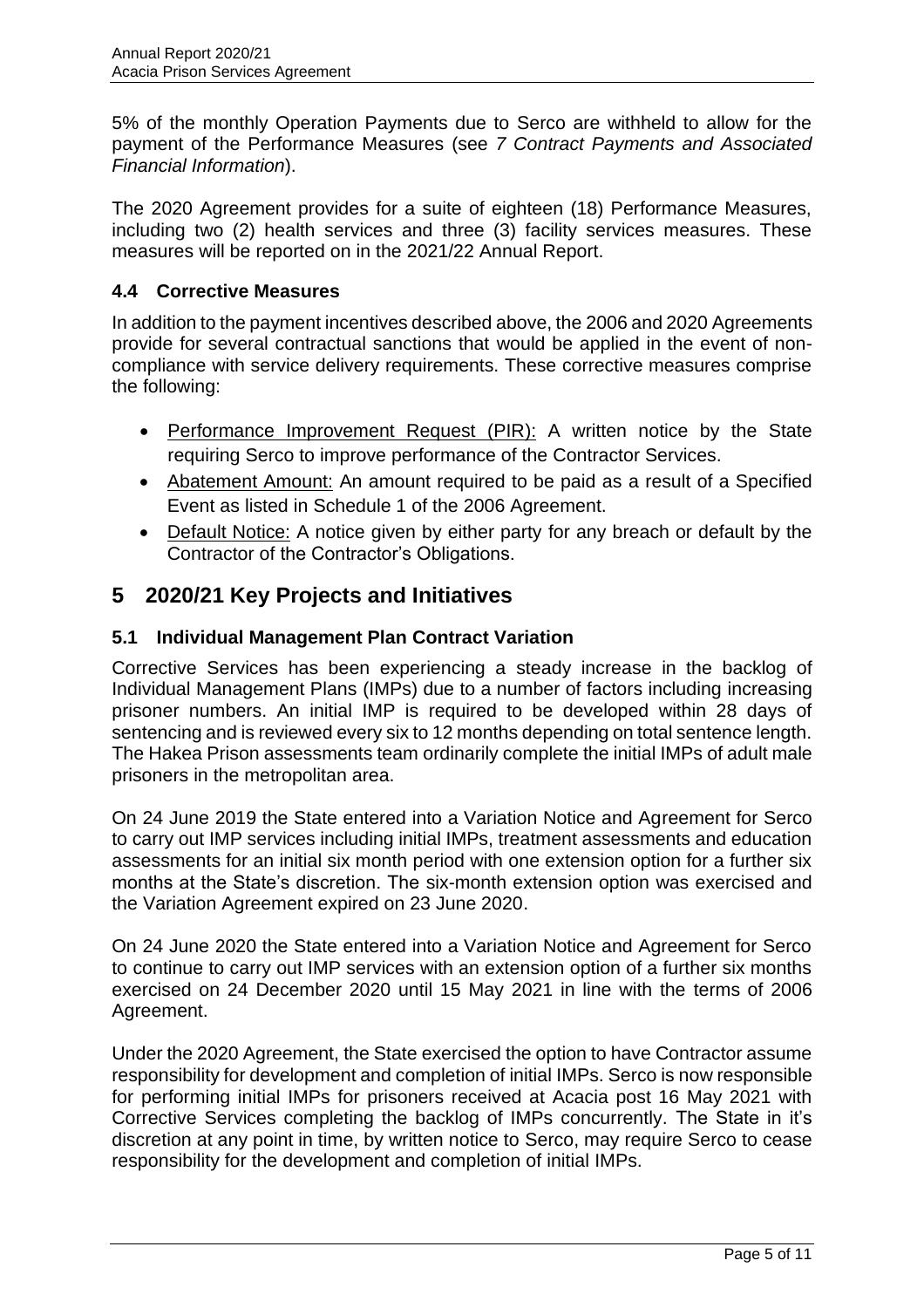#### <span id="page-5-0"></span>**5.2 Virtual Visits**

Following the suspension of social visits on 23 March 2020 due to Coronavirus Disease 2019 (COVID-19), Serco implemented virtual visits through an online telecommunications application, using tablets for prisoners and their immediate family allowing them to maintain contact during COVID-19. The use of virtual sessions continued and helped prisoners maintain social connections during further lockdowns in 2020/2021.

#### <span id="page-5-1"></span>**5.3 Communications Suite**

Following the implementation and success of virtual visits, Serco implemented the use of virtual visits to provide increased communication options for prisoner's professional appointments. Funding for a Communication Suite was approved in the 2019/20 operation year with works completed on 7 August 2020 and the opening of the Communication Suite on 18 August 2020.

In addition to enabling virtual visits to continue to operate, offering services between prisoners and their families in a social capacity, the Communication Suite when necessary, provides a space for prisoners to communicate with Official Visitors and Government agencies including Centrelink, Medicare, Department of Child Protection as well as their lawyers.

#### <span id="page-5-2"></span>**6 Prison Population**

At the conclusion of the 2020/2021 Operation Year, Acacia had an operational capacity of 1525 prisoners. This included 607 general purpose beds, 362 self-care beds, 303 protection beds, 220 young adult beds and 33 assisted care beds.

To fully optimise the utilisation of beds across Western Australia, and to ensure maximum value for money from the Agreement, the State seeks to operate Acacia as near as possible to its operational capacity. During the 2020/21 Operation Year Acacia operated with a lower than usual population due to there being fewer medium security male prisoners in the prison estate.

The below graph shows the Daily Average Population (DAP) at Acacia over the course of the 2020/2021 Operation Year.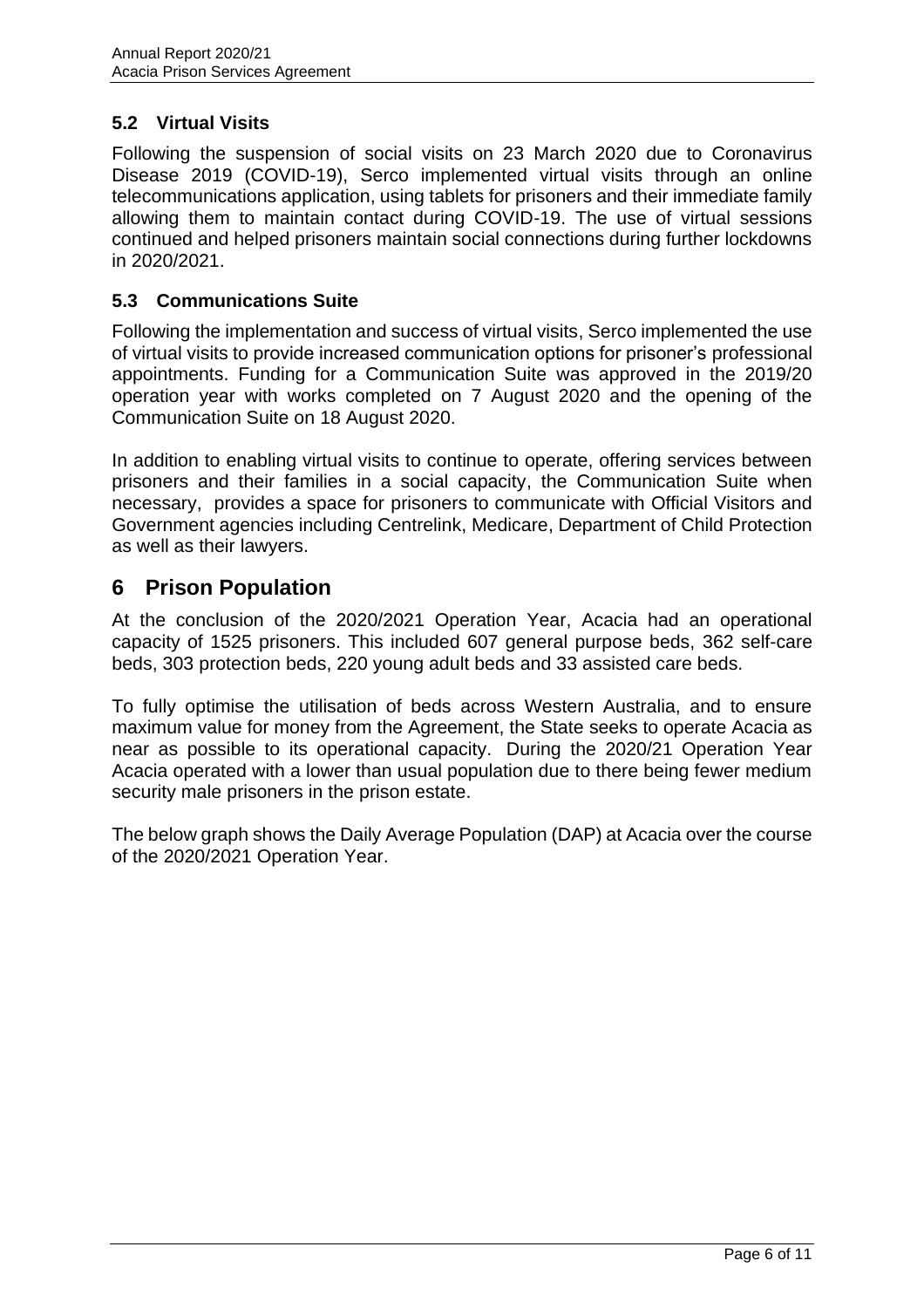

### <span id="page-6-0"></span>**7 Contractual Performance**

#### <span id="page-6-1"></span>**7.1 Performance Measures**

The PPCM branch reviews contractual performance monthly.

During the 2020/2021 Operation Year Serco's performance against the Performance Measures was less than satisfactory. There were 20 serious assaults recorded during the 2020/2021 operation year, nine physical and 11 alleged sexual assaults. Of the 11, only four were supported by evidence hence included in the overall count of 13 serious assaults. The Western Australian Police Force (WAPF) have charged two perpetrators of alleged sexual assaults with aggravated indecent assault.

The total serious assaults during 2020/2021 was only one less than the 2019/20 Operation Year of 14. There were 11 serious self-harm incidents, compared to 14 in the 2019/20 Operation Year.

Only 0.8% of random drug tests returned positive results, compared to 0.99% in the 2019/2020 Operation Year.

Serco achieved full payment for eight of the 13 Performance Measures, a partial payment for four and nil payment for one. 81.5% of the available PLF (\$2,643,136.31) was paid to Serco (see *7 Contract Payments and Associated Financial Information*) compared to 83.3% in the 2019/20 Operation Year.

Serco's achievement was substantially impacted by the high number of serious assaults and self-harm incidents in the July to December 2020 period.

In the 2020/21 operation year there were two deaths in custody. Both deaths appeared to be other than natural causes and were reportable under the *Coroner's Act 1996 (WA)* and are currently awaiting inquests.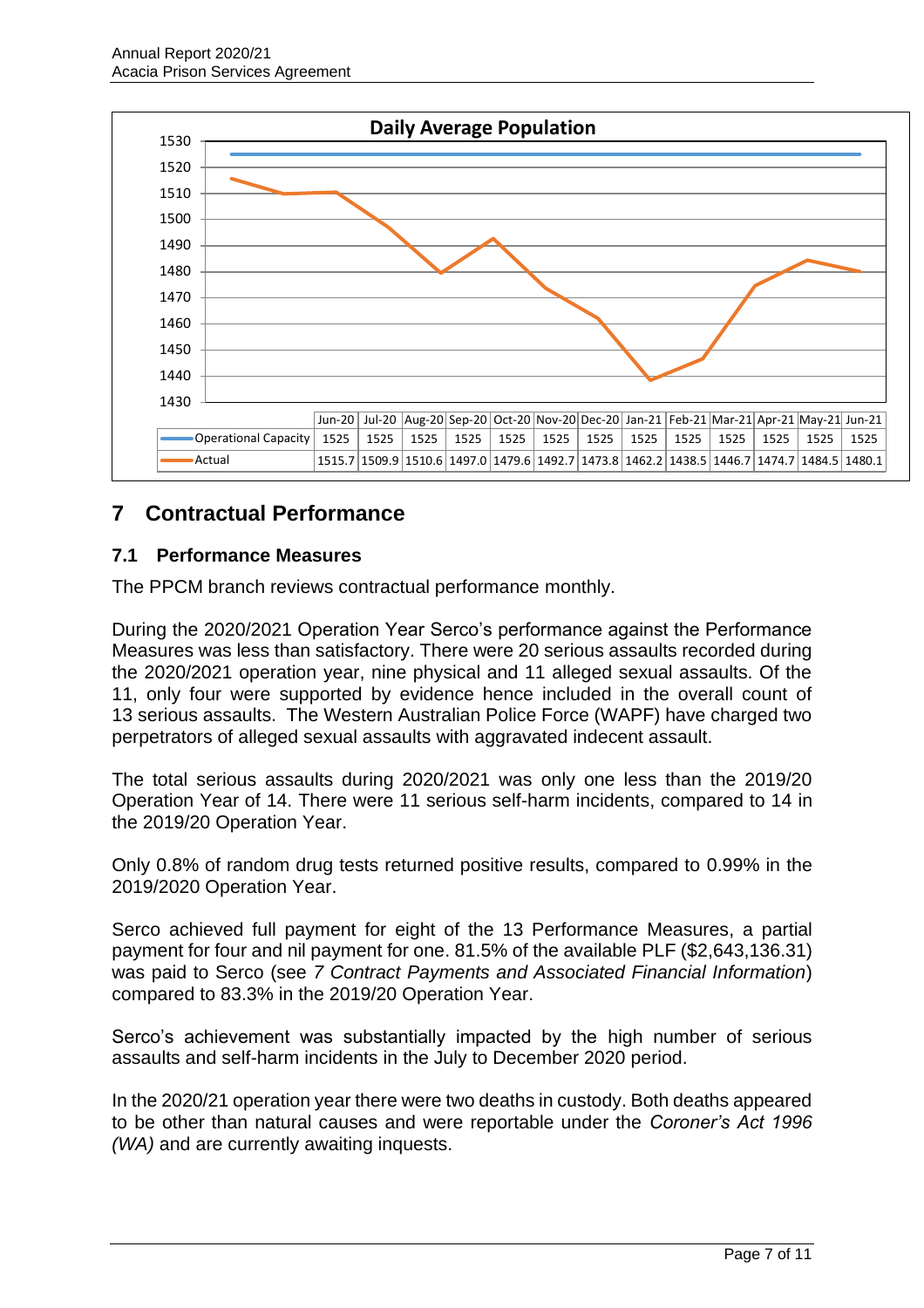The results of Serco's performance against each performance measure for the 2020/2021 Operation Year is shown in the attached Performance Measure Dashboard at *Attachment A*.

Since the 2006 Agreement ended on 15 May 2021, the performance measures and payments were calculated based on ten and a half (10.5) months. The first Operation Year of the 2020 Agreement (ending 30 June 2021) will be combined with the second operation year (ending 30 June 2022) for the purpose of calculating and payment of the Performance Linked Fee.

#### <span id="page-7-0"></span>**7.2 Corrective Measures Applied**

Where service delivery is determined not to meet contractual requirements, the 2006 and 2020 Agreements provide for several contractual provisions that may be applied (See *2.4 Corrective Measures*). The following corrective measures were applied in the 2020/21 Operation Year:

#### <span id="page-7-1"></span>*7.2.1 Performance Improvement Requests (PIRs)*

In the 2020/21 Operation Year there were two PIRs issued.

In August 2020 a PIR was issued to Serco for failure to maintain accurate health records of a prisoner. The failure related to information contained in the report of the medical examination of a prisoner on 22 June 2020 as sparse, incomplete and inadequate.

In September 2020 a PIR was issued to Serco relating to the Management of At-Risk Prisoners and self-harm incidents. The failure related to 12 incidents since January 2020 of prisoners at Acacia self-harming by swallowing foreign objects. Due to this, the state considered these incidents demonstrate Serco's failure to adequately ensure the welfare and safety of prisoners at Acacia.

#### <span id="page-7-2"></span>*7.2.2 Abatement Amounts*

During the 2020/2021 Operation Year, there were five abatements issued to Serco with a total amount of \$490,001.07, broken down as follows:

| <b>Issue date</b> | Reason for abatement         | Amount       |
|-------------------|------------------------------|--------------|
| 14/07/2020        | Death in Custody             | \$211,755.00 |
| 7/10/2020         | Failure to Comply with a PIR | \$38,257.07  |
| 6/01/2021         | <b>Incorrect Reporting</b>   | \$14,117.00  |
| 19/01/2021        | Death in Custody             | \$211,755.00 |
| 16/02/2021        | <b>Failure to Report</b>     | \$14,117.00  |

#### <span id="page-7-3"></span>*7.2.3 Default Notices*

In the 2020/2021 Operation Year there were no Default Notices issued by the State.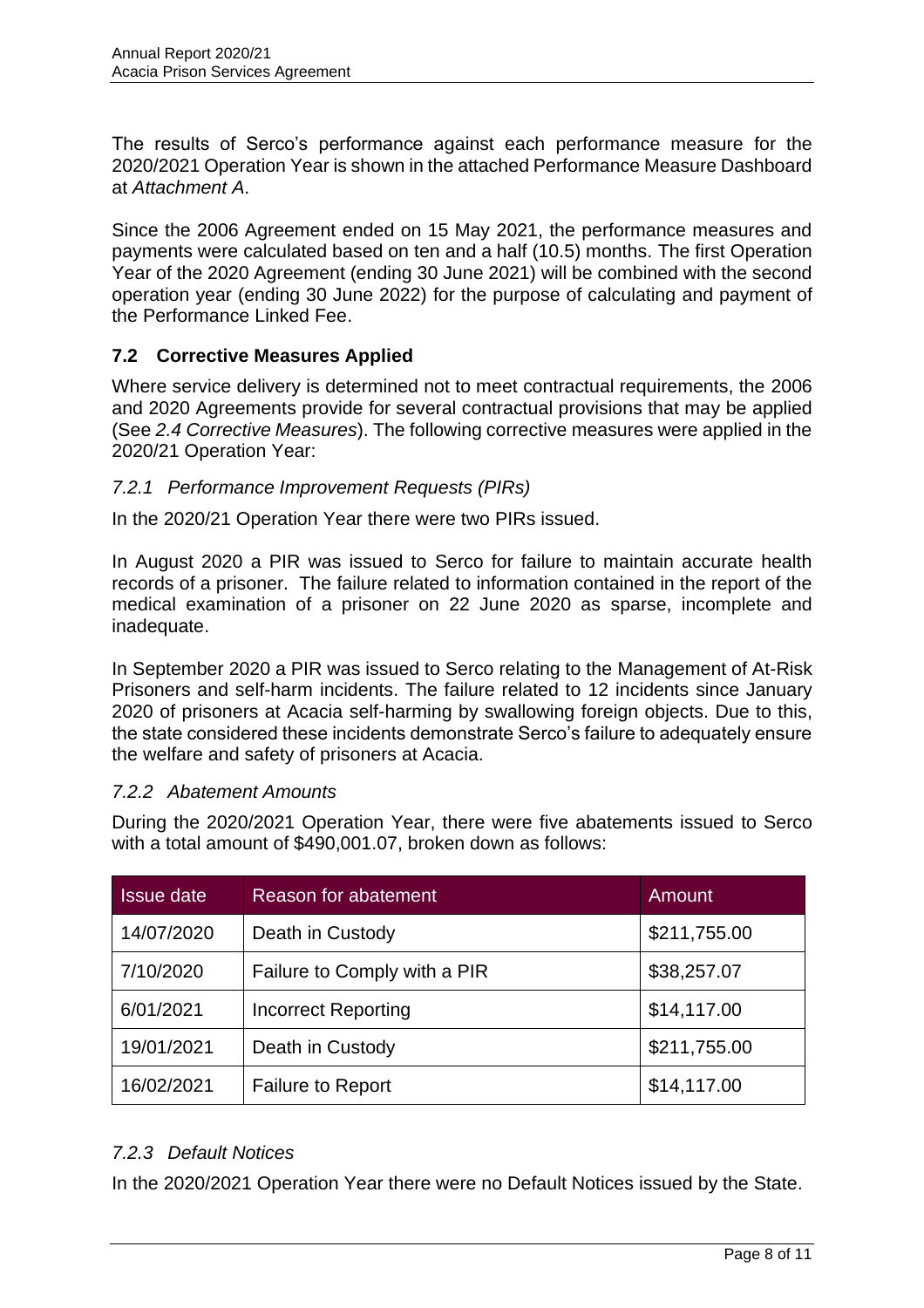### <span id="page-8-0"></span>**8 External Oversight**

Serco's operations at Acacia are subject to a range of reviews by external bodies. During the 2020/21 Operation Year, reviews and final response to reviews included:

#### <span id="page-8-1"></span>**8.1 Office of Inspector of Custodial Services (OICS) Inspection**

From 21 to 29 November 2018, the Office of the Inspector of Custodial Services carried out an inspection of Acacia Prison. A draft copy of the report was provided to the Department on 13 June 2019.

The Department has responded to all ten recommendations contained within the report. During the 2019/20 Operation Year the Department closed five recommendations. During the 2020/21 Operation Year the Department closed the remaining five recommendations.

OICS have announced the inspection of Acacia Prison to commence on 10 November 2021. An outcome of this inspection will be addressed in the 2021/22 Operation Year.

#### <span id="page-8-2"></span>**8.2 Independent Visitors Service (IVS)**

The IVS is managed by the Office of the Inspector of Custodial Services, utilising persons appointed by the Minister for Corrective Services. It is an independent form of external scrutiny that monitors and inspects prisons across Western Australia.

During the 2020/21 operation Year, the IVS undertook 11 visits at Acacia. It is noted visits ceased for the month of February 2021 due to COVID-19. Issues raised by prisoners included property, medical and sentence management. Each complaint was responded to by Serco and responses were overseen by Corrective Services.

### <span id="page-8-3"></span>**9 Contract Payments and Associated Financial Information**

<span id="page-8-4"></span>The costs associated with the 2006 and 2020 Agreements for the 2020/21 Operation Year are below (rounded to the nearest dollar).

| <b>Services Payment</b>                                                                        | <b>APSA 2006</b> | <b>APSA 2020</b> |
|------------------------------------------------------------------------------------------------|------------------|------------------|
| Operation Payments (excluding 5% PLF withholding)                                              | \$61,595,874     | \$10,233,673     |
| Performance Linked Fee (PLF)                                                                   | \$2,643,136      | N/A              |
| Wages Adjustment (including the estimated value of<br>the balance payment amount not yet paid) | \$4,022,355      | N/A              |
| Pharmacotherapy Reimbursement                                                                  | \$278,714        | N/A              |
| <b>Hospital Sits Reimbursement</b>                                                             | \$70,349         | N/A              |
| <b>Utilities Reimbursement</b>                                                                 | \$541,492        | N/A              |
| <b>IMP Contract Variation</b>                                                                  | \$414,301        | N/A              |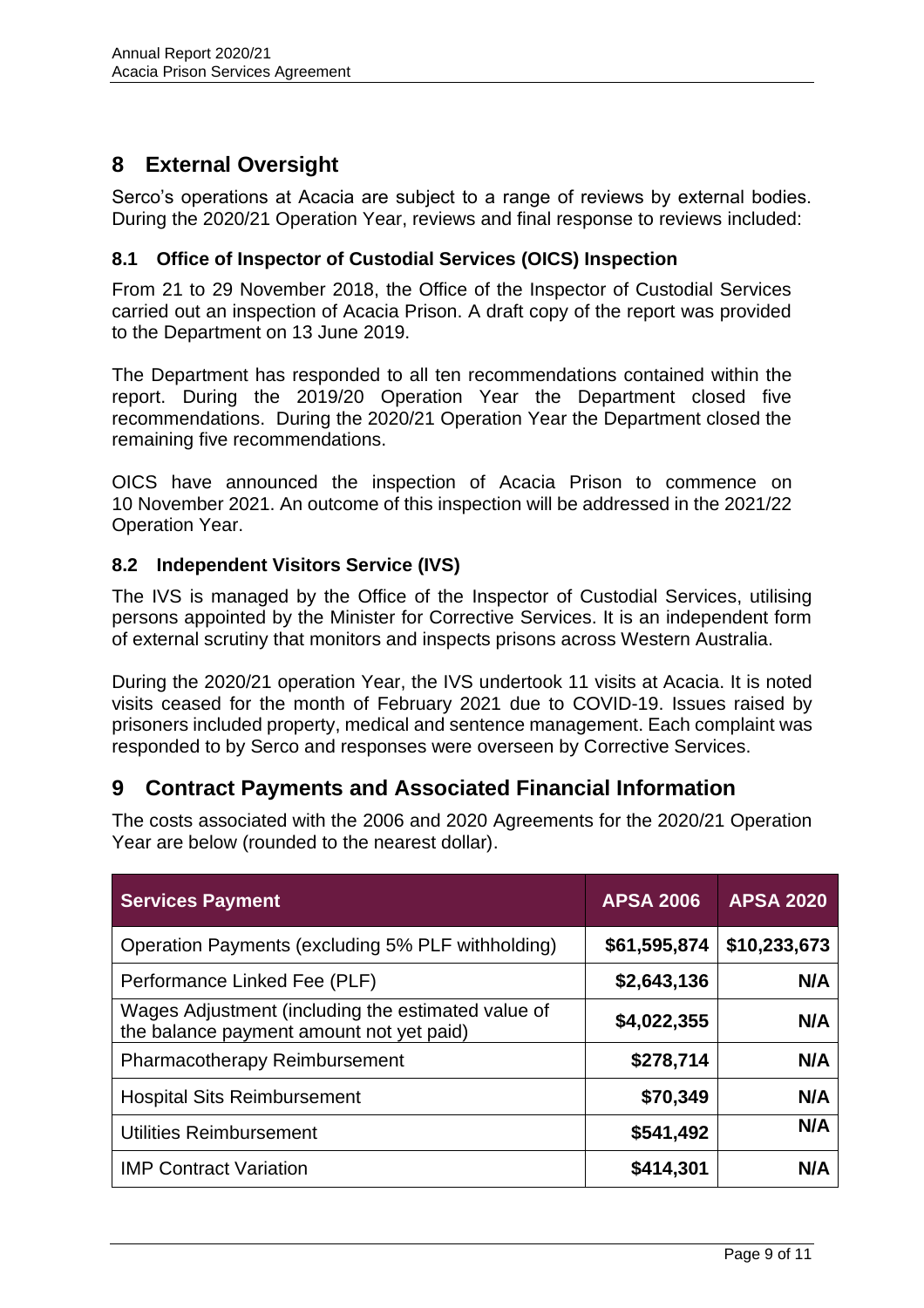#### **Gross Total: \$69,566,221 \$10,233,673**

#### **9.1 Prisoner Welfare Trust Fund (PWTF)**

Serco operates a canteen service which offers snacks, confectionary, non-alcoholic drinks, toiletries, magazines, books, stationery and any other items as specified to prisoners. Under the Agreement, Serco is required to make payment into the Prisoner Welfare Trust Fund an amount equal to two percent (2%) of Gross Canteen Sales in respect of the previous month.

In addition, Serco contributed 50% of gross sales from the visitor's canteen into the trust fund. Expenditure from this fund is approved by the Department where submissions from Serco demonstrate that the funds will be used for the welfare of prisoners at Acacia.

As at 1 July 2020 the PWTF had an opening balance of \$142,369.13.

Payments made to the PWTF in the 2020/21 Operation Year until 15 May 2021 totalled \$77,177.53

There was nil expenditure requested by Serco in the 2020/21 Operation Year due to COVID-19.

The PWTF had a closing balance of \$222,708.81 at the end of the 2020/21 Financial Year. Closing balance at the end of the Operation Year (end of Agreement) as at 15 May 2021 was \$219,546.65.

#### <span id="page-9-0"></span>**9.2 Prison Industries**

Serco engages with external agencies and contractors to provide training which allows prisoners to undergo and complete trade-related and employment-specific skills. These include metal workshops, woodwork shops and leather work producing a wide variety of items.

Under clause 8.2 of the 2006 Agreement, Serco is required to pay the State an amount equal to ten percent (10%) of the Gross Prison Industry Revenue. In the 2020/21 Operation Year \$56,916.06 was paid to the State.

The following expenditure was approved by the Department in the 2020/21 Operation Year:

• Communication Suite: \$47,881.88.

Expenditure approved this financial year and to be incurred in the next financial year is the Video Conference Room with an amount of \$33,377.99.

#### **Attachments:**

*Attachment A – Performance Measure Dashboard 2020/21.*